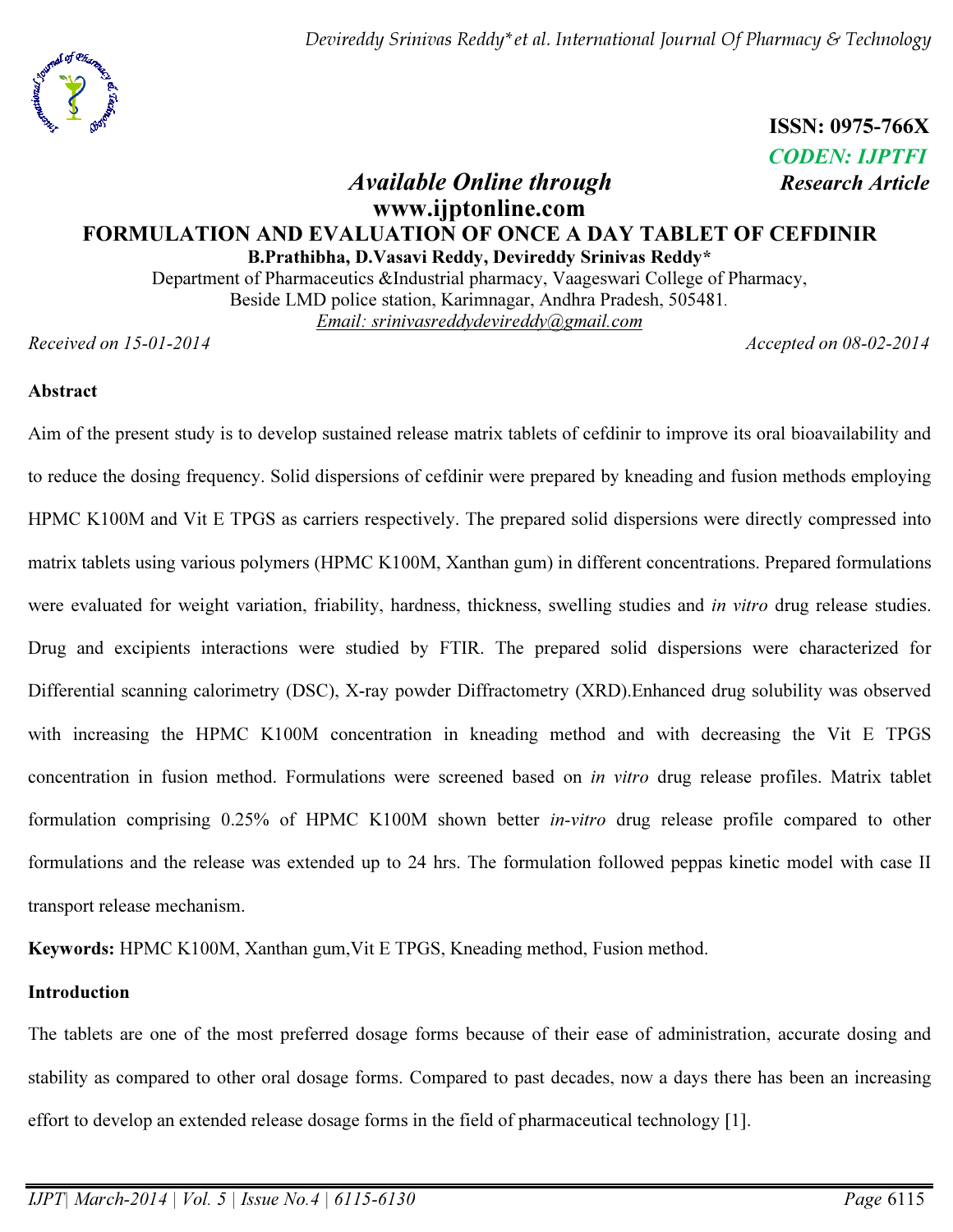#### Devireddy Srinivas Reddy\*et al. International Journal Of Pharmacy & Technology

Extended release dosage forms are designed to achieve a prolonged therapeutic effect by continuously releasing drug over an extended period of time after administration of a single dose. These dosage forms allow at least two fold reduction in dosage frequency as compared to that of immediate release dosage forms.

For the treatment of chronic disease conditions, conventional tablets are required to be administered frequently, and they have several disadvantages. Sustained release (SR) tablet formulations are much enviable and chosen for such therapy because they offer better patient compliance, maintain uniform drug levels in the systemic circulation, reduce dose and side effects. To obtain a better drug release profile in oral controlled drug delivery a variety of polymer matrix systems have been used [2].

Cefdinir is a semi-synthetic third generation broad-spectrum oral cephalosporin antibiotic and is active against Grampositive and Gram-negative rods. It is used in the treatment of acute chronic bronchitis, rhinosinusitis and Pharyngitis [3].

Formulation of poorly water soluble drugs in to a sustained release dosage forms require a combination of solid dispersion and sustain release techniques. The most promising tool for improving the dissolution of poorly water-soluble drugs is the delivery of drug through Solid dispersion via an efficient carrier.

#### Material and Methods

#### **Materials**

Cefdinir was obtained as a gift sample from Aurobindi laboratories, Hyderabad, India. Xanthan gum was a gift sample from lucid colloids Ltd, Mumbai, India. Hydroxy propyl methyl cellulose was a gift sample from Dr. Reddy's Laboratories, Hyderabad, India. Glyceryl monostearate was a gift sample from Qualikems Fine chem Pvt.Ltd., Vadodara. Dimethyl sulphoxide was a gift sample from Finar chemicals limited, Ahmedabad,India. Vit.E TPGS was a gift sample from Dr. Reddy's Laboratories, Hyderabad, India.

#### Experimental Methods

#### Preparation of solid dispersions

Solid dispersions of the drug were prepared by two methods i.e., kneading and fusion method using HPMC K100 M and Vit E TPGS as carriers respectively at different ratios.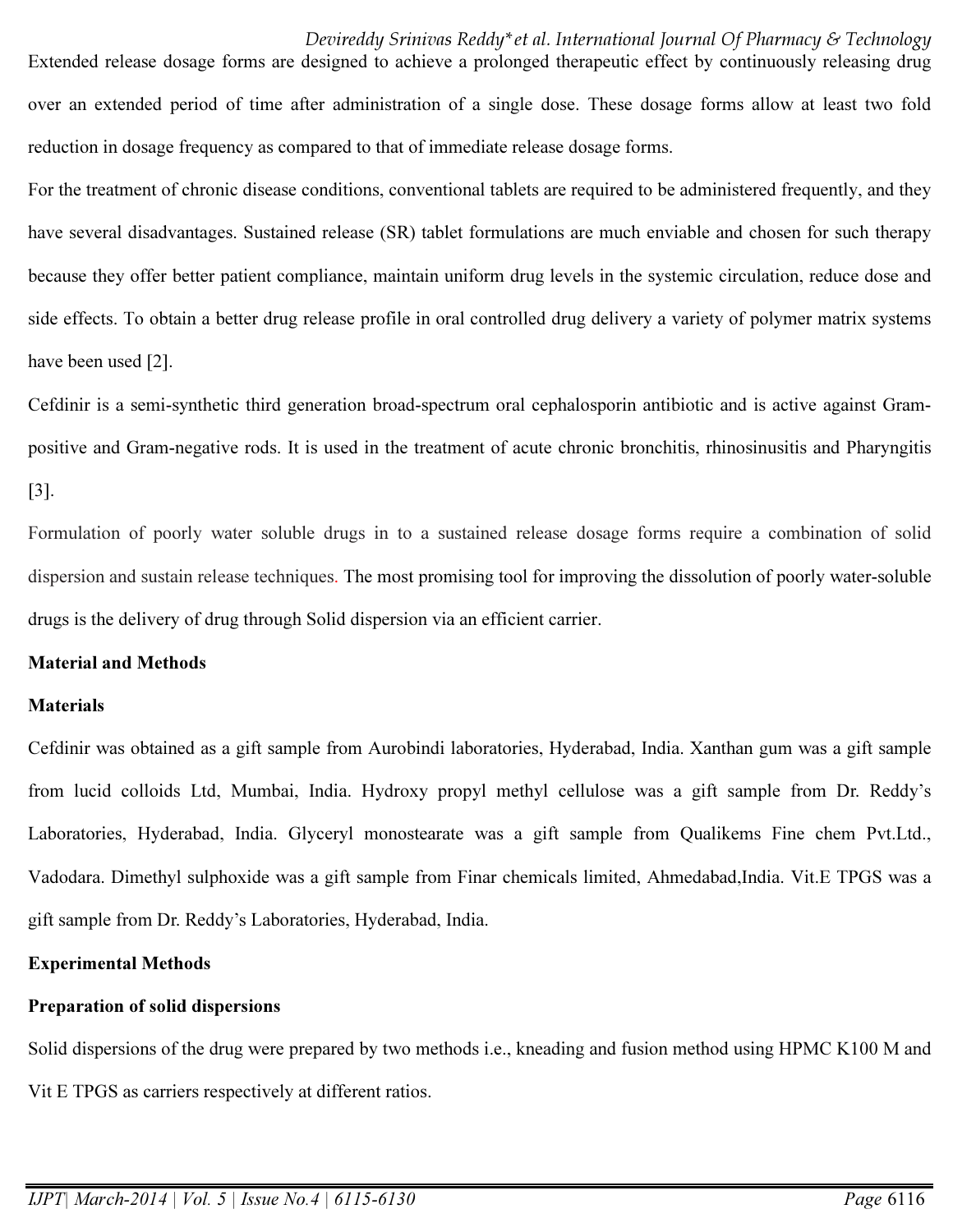# Kneading method

Different ratios (1:0.125, 1:0.15, 1:0.175, 1:0.2, 1:0.225, 1:0.25) of cefdinir: HPMC K 100 M solid dispersions were prepared by taking accurately weighed amount of HPMC K 100 M in a mortar and pestle. Water was added and triturated to form a mucilaginous mass. The drug was added to the above mass, triturated for 25 minutes and dried at a temperature of  $45^{\circ}$ C [4].

# Fusion method

Solid dispersions were prepared by fusion method with different concentrations of cefdinir: vit.E TPGS (1:0.1, 1:0.2, 1:0.3, and 1:0.4) by melting the carrier in a mortar and drug was added to the molten carrier slowly by continuous trituration for homogeneity and then solidified rapidly in an ice-bath [5].

# Characterization of drug and polymers

# Fourier transforms infra red spectroscopy (FTIR)

FTIR study was carried out to check compatibility of drug with polymers. FTIR studies were performed on drug, excipients and the optimized formulation using FTIR spectrophotometer. The samples were analyzed by conventional KBr pellet method. The scanning range was  $4000 \text{ cm}^{-1}$  to  $500 \text{ cm}^{-1}$ .

# Characterization of the Solid Dispersions

The prepared solid dispersions were characterized by using Differential Scanning calorimetry and X-Ray Diffraction methods.

# Differential scanning calorimetry

Differential Scanning Calorimetry was performed by using DSC-60. The instrument comprised of calorimeter (DSC 60), flow controller (FCL 60), thermal analyzer (TA 60) and operating software TA 60 from Shimadzu Corporation, Japan. The active ingredient was placed in aluminium pan and crimped, followed by heating under nitrogen flow (30 mL/min) at a scanning rate of 5 °C min-1 from 30 °C to 300 °C. Aluminium pan containing same quantity of indium was used as reference. The heat flow as a function of temperature was measured.

X-ray diffraction chromatography: The XRD patterns of cefdinir, physical mixture, solid dispersions with HPMC K 100M, Vit E TPGS were detected using X-Ray diffractometer with Cu at the interval of 10-80<sup>0</sup>/2θ. The degree of diffraction was measured at a scanning speed of 40/min, voltage 40.0 (kV) and current 30.0 (mA).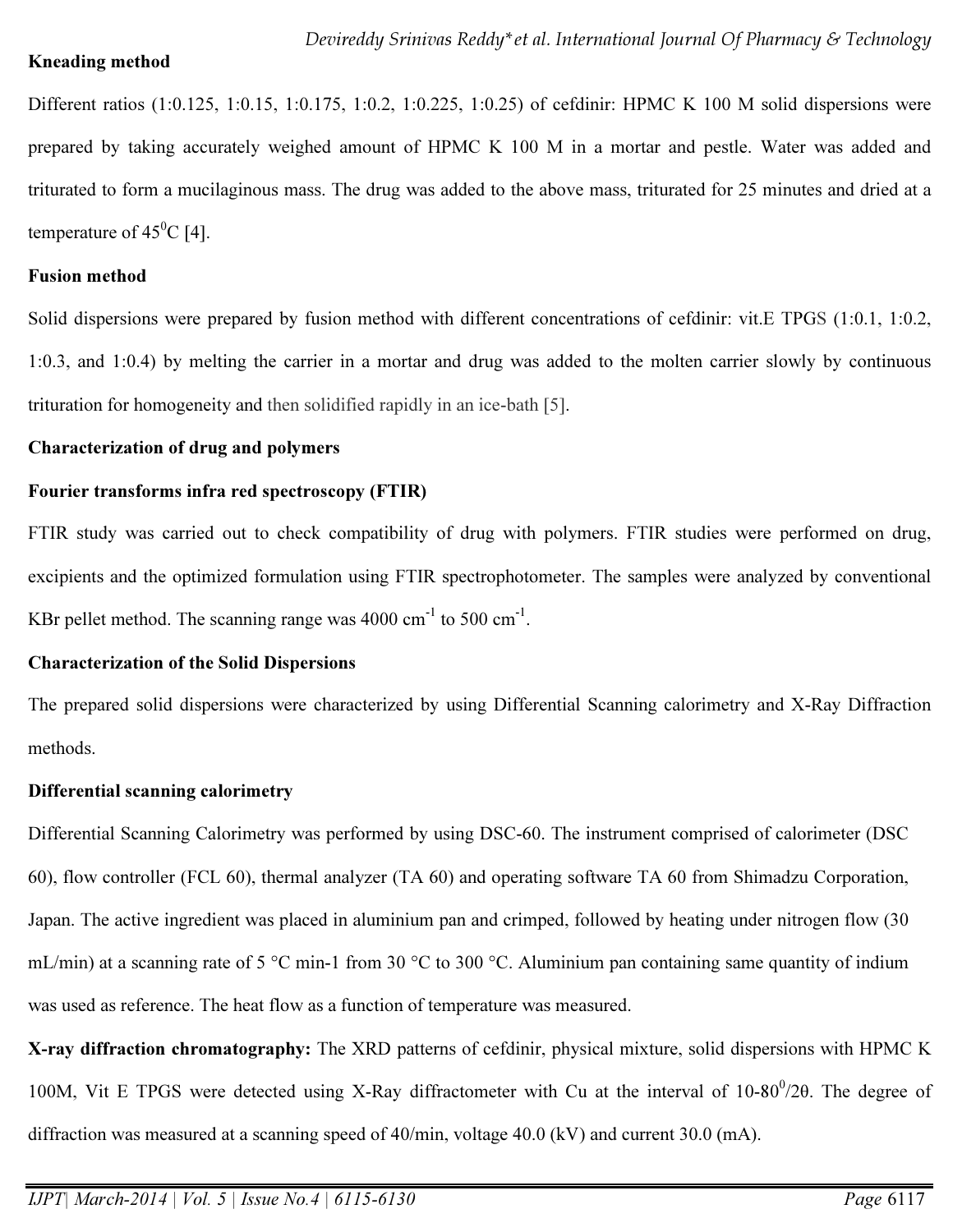# Devireddy Srinivas Reddy\*et al. International Journal Of Pharmacy & Technology Preparation of sustained release matrix tablets of cefdinir

HPMC K 100M and Xanthan gum were taken as polymers for solid dispersions prepared by kneading method and fusion method respectively. These polymers were mixed with solid dispersions in different ratios for the preparation of matrix tablets. PVP  $k_{30}$  and microcrystalline cellulose were used as binder and diluent respectively, mixed well. Then the mass was sieved through sieve no #20. After addition of 2% talc and 2% magnesium stearate, tablets of 700mg were compressed using rotary tablet machine equipped with 12mm flat punch (Table 1).

| <b>FORMULATIONS</b> | <b>SD EQUIVALENT</b> | <b>HPMC</b>              | XG   | $PVP K_{30}$ | MCC   |
|---------------------|----------------------|--------------------------|------|--------------|-------|
|                     | TO DRUG (mg)         | K100M(mg)                | (mg) | (mg)         | (mg)  |
| F1                  | 337.5                | 37.5                     |      | 35           | 262   |
| F2                  | 345                  | 45                       | ۰    | 35           | 247   |
| F3                  | 352.5                | 52.5                     | -    | 35           | 232   |
| F4                  | 360                  | 60                       |      | 35           | 217   |
| F <sub>5</sub>      | 367.5                | 67.5                     | -    | 35           | 202   |
| F <sub>6</sub>      | 375                  | 75                       | -    | 35           | 187   |
| ${\rm F}7$          | 330                  | $\overline{\phantom{a}}$ | 16.5 | 35           | 290.5 |
| F8                  | 330                  |                          | 33   | 35           | 274   |
| F <sub>9</sub>      | 330                  |                          | 66   | 35           | 241   |
| F10                 | 330                  |                          | 99   | 35           | 208   |
| F11                 | 330                  | -                        | 132  | 35           | 175   |
| F12                 | 330                  |                          | 165  | 35           | 142   |
| F13                 | $300$ (pure drug)    | 37.5                     |      | 35           | 262   |

|  |  |  |  |  |  | Table No 1. Composition of cefdinir sustained release matrix tablets. |  |
|--|--|--|--|--|--|-----------------------------------------------------------------------|--|
|--|--|--|--|--|--|-----------------------------------------------------------------------|--|

Note: All formulations contain 2% (14 mg) Talc and 2% (14 mg) Magnesium stearate

SD=Solid dispersion, XG= Xanthan gum, MCC= Microcrystalline cellulose

# Swelling studies

The extent of swelling was measured in terms of percent weight gain by the tablets. The swelling behavior of formulations F1 and F12 were studied. Tablet was placed in a petridish containing 20 ml of 6.8 pH phosphate buffer. At the end of 1 hr, it was transferred to tissue paper and re weighed. This procedure was repeated for every one hr till the end of 12 hr [6].

The % weight gain by the tablet was calculated by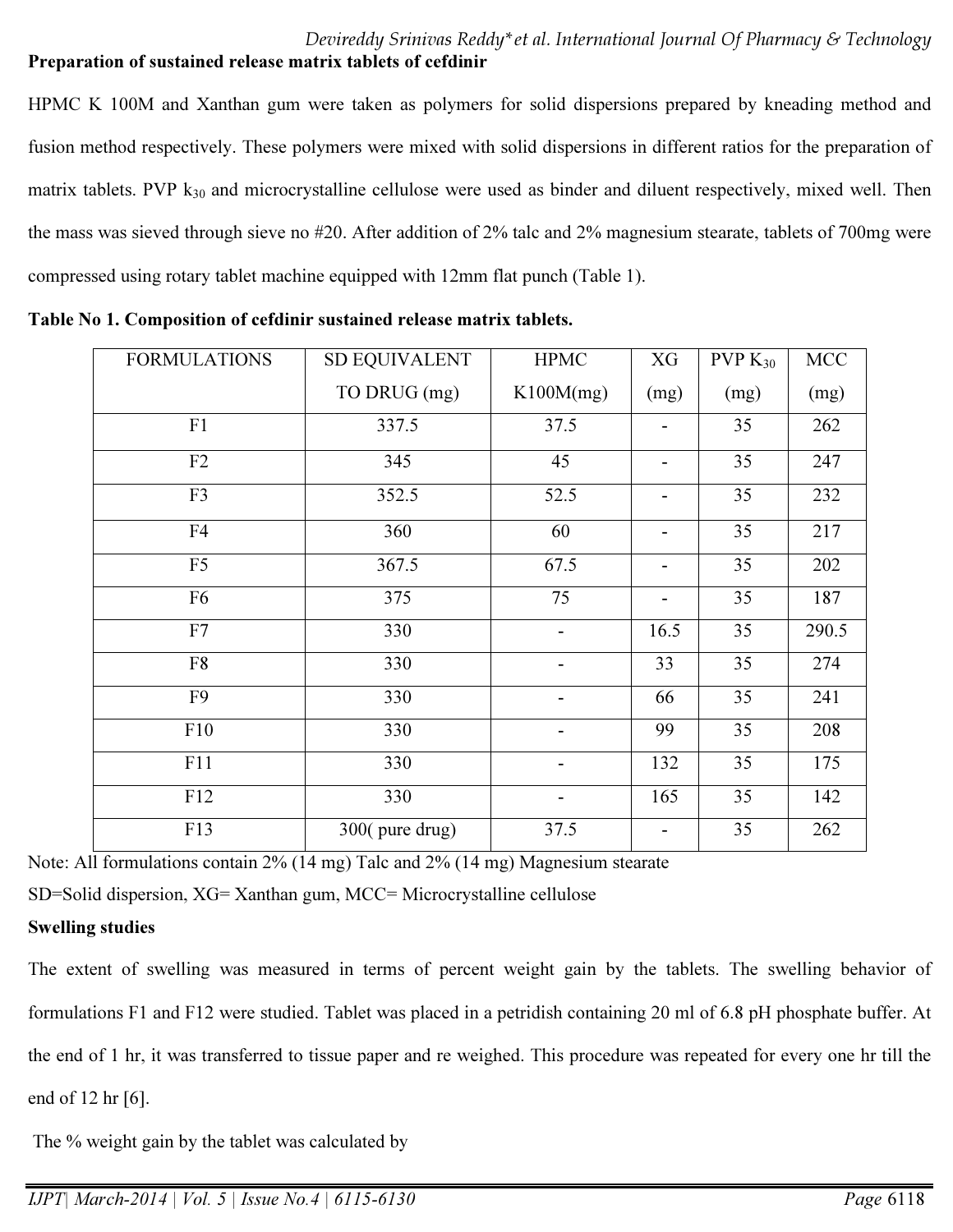Where,

 $S.I = Swelling Index$ ,

 $M_t$  = Weight of tablet at time 't'

 $M0 = Weight of tablet at time 0.$ 

# Evaluation of tablets

For the evaluation of tablets physical and chemical parameters must be considered.

# Tablet size and Thickness

Tablet size and thickness is necessary for the consumer acceptance and tablet-tablet uniformity. Twenty tablets were taken randomly and tested for thickness and size using vernier calipers. The tablet thickness should be within a limit of  $\pm$ 5%.

Average weight of Tablets

Take randomly 20 tablets and weigh accurately 20 tablets and calculate the average weight.

Average weight = weight of 20 tablets  $/20$ 

# Weight variation test

For the Weight variation test all the tablets in a batch should be uniform in weight. If any weight variation is there, the pharmacopeial limit for percentage deviation is:

 $\pm 10\%$  for tablets weighing 130mg or less

±7.5% for tablets weighing 130mg-324mg

 $\pm$ 5% for tablets weighing more than 324mg

The test is considered correct if not more than two tablets fall outside this range. When 20 tablets are taken for the test and not more than 1 tablet fall outside this range when only 10 tablets are taken for the test. The difference in weight of tablets can lead to variation in doses. For carrying out this test 20 tablets at random are taken and weighed. The weights of individual tablets are then compared to be equal to average weight.

Friability: This test is performed to evaluate the ability of tablets to withstand abrasion during packing, handling and transporting. Initial weight of 20 tablets is taken and these are placed in the Roche friabilator, rotating at a speed of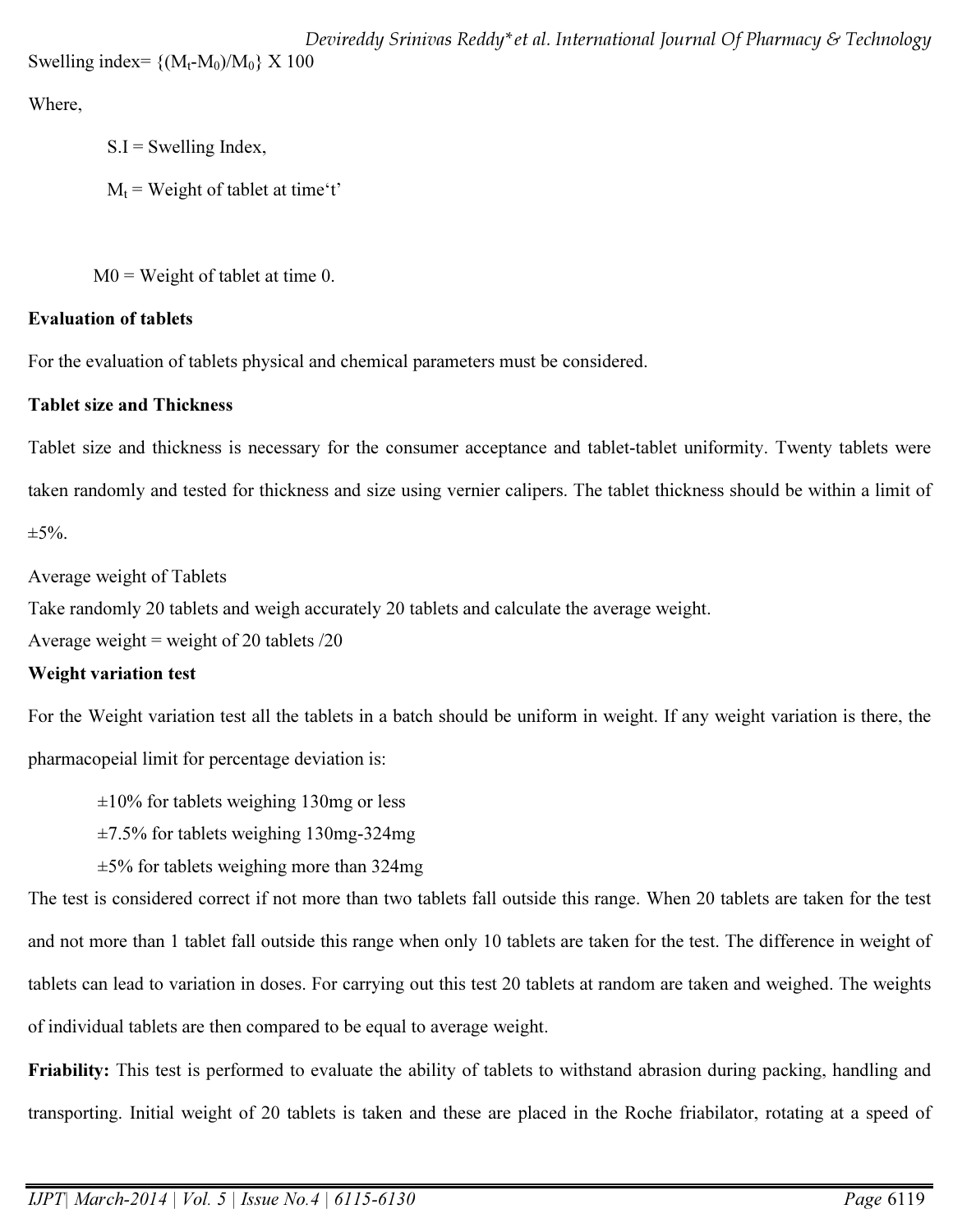Devireddy Srinivas Reddy\*et al. International Journal Of Pharmacy & Technology 25rpm for 4min. The difference in the weight is measured and expressed in percentage. The deviation should be between 0.1 to 1.0% [7].

#### Hardness test

The tablet requires a certain amount of mechanical strength to withstand the shocks of handling during manufacturing, packing, transport and dispensing. Ten tablets from each batch were selected randomly and Crushing strength was determined using Monsanto hardness tester.

# Drug content

Drug content was determined by accurately weighing 5 tablets and crushing them in a mortar with the help of pestle. Then an accurately weighed quantity powder equivalent to 300mg of drug was transferred to a 100ml volumetric flask. 20ml of dimethyl sulphoxide was added and shaken. Volume was made up to 100ml with 6.8 ph phosphate buffer. First few ml of the filtrate was discarded. 1 ml of the filtrate was diluted to 100ml with 6.8 pH phosphate buffer. From the above solution 1ml was withdrawn and diluted to 10 ml with 6.8 pH phosphate buffer. The absorbance of the resulting solution was recorded at 288nm.

# In-vitro dissolution studies

The *in-vitro* dissolution studies were performed using USP type II dissolution apparatus at 50 rpm. Dissolution test was carried out for a total period of 24hrs using 0.1 N HCl ( $p^H$  1.2) solution (900ml) as dissolution medium at 37 $\pm$ 0.5<sup>o</sup>C for first 2 hrs and 6.8  $p^H$  phosphate buffer solution (900ml) for the rest of the period. An aliquot (5ml) sample was withdrawn at specific time intervals and replaced with fresh medium to maintain a constant volume. The samples were filtered, and analyzed by UV spectrophotometer at 288nm. The concentration was calculated using standard calibration curve.

# Results and Discussion

Preparation of solid dispersions: Significant solubility improvement was observed with solid dispersions prepared with HPMC K 100M and Vit. E TPGS. With kneading and fusion methods, the solubility of drug was found high for 1:0.25 ratio of HPMC K 100M and 1:0.1 ratio of Vit. E TPGS respectively compared to other solid dispersions (Table 2) [8].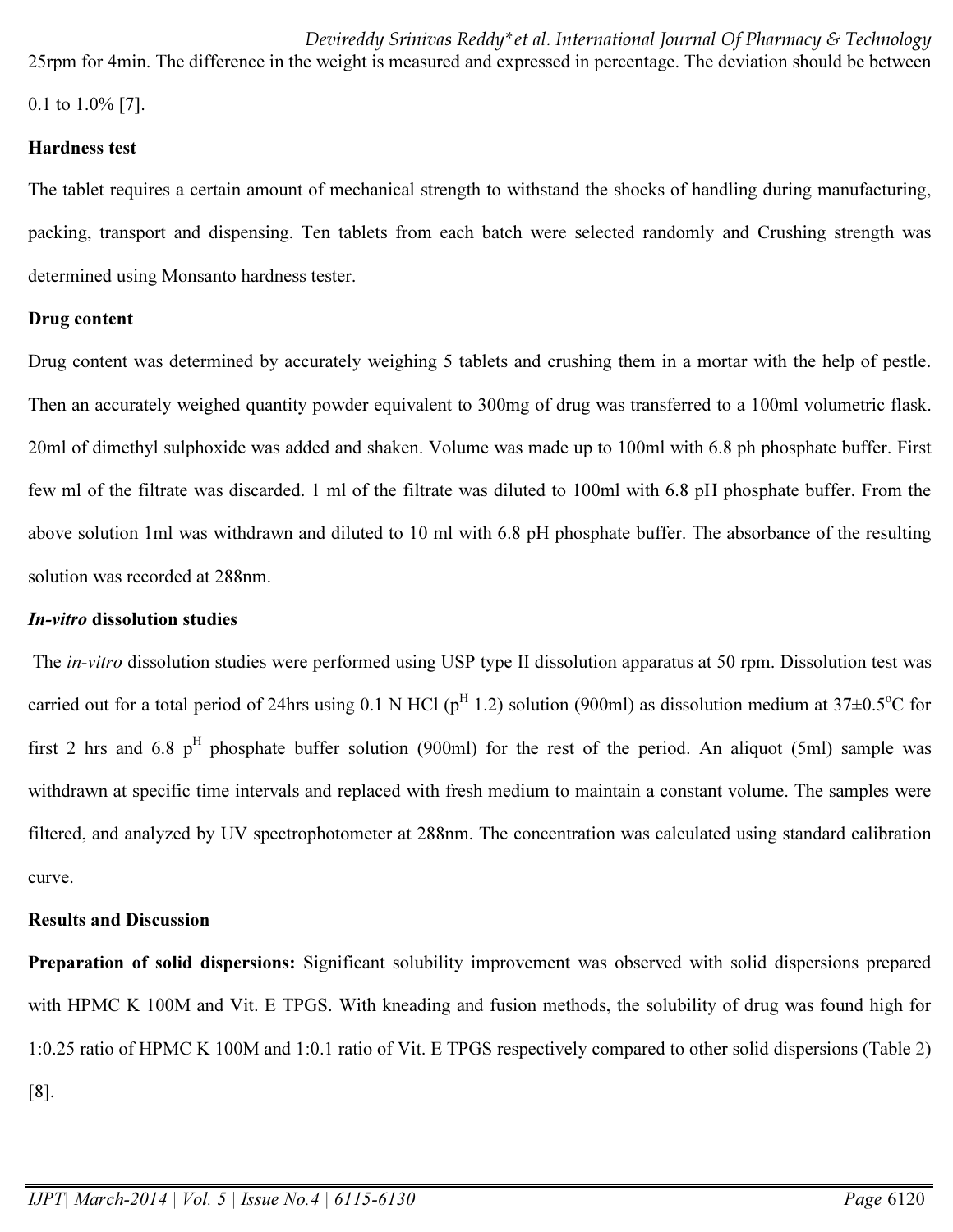Devireddy Srinivas Reddy\*et al. International Journal Of Pharmacy & Technology Table No 2. Preparation of solid dispersions by kneading and fusion method.

|                    | Solubility (mg/ml) |               |  |  |  |  |
|--------------------|--------------------|---------------|--|--|--|--|
| Drug:Carrier ratio | Kneading method    | Fusion method |  |  |  |  |
|                    | (HPMC K 100 M)     | (Vit. E TPGS) |  |  |  |  |
| 1:0.125            | 0.684              |               |  |  |  |  |
| 1:0.15             | 0.692              |               |  |  |  |  |
| 1:0.175            | 0.754              | ۰             |  |  |  |  |
| 1:0.2              | 0.815              |               |  |  |  |  |
| 1:0.225            | 0.919              | ۰             |  |  |  |  |
| 1:0.25             | 1.069              |               |  |  |  |  |
| 1:0.1              |                    | 1.17          |  |  |  |  |
| 1:0.2              |                    | 0.905         |  |  |  |  |
| 1:0.3              |                    | 0.772         |  |  |  |  |
| 1:0.4              |                    | 0.693         |  |  |  |  |
| 1:0.5              |                    | 0.616         |  |  |  |  |

#### Fourier transform infra red spectroscopy (FTIR)

Drug Excipient interactions are effectively analyzed by Fourier transform infrared (FTIR) spectroscopy (Shimadzu). FTIR spectra of cefdinir pure (Figure.1) drug displayed principal bands at wave number of 3124.79 cm<sup>-1</sup>for amino group  $(-NH<sub>2</sub>)$ , 1622.19 cm<sup>-1</sup>for oxime group (C=N-OH),1764.93 cm<sup>-1</sup>for carbonyl group (C=O) cm<sup>-1</sup> in carboxylic acid functional group, 2916.47 cm<sup>-1</sup> for hydroxyl group (O–H) in carboxylic acid functional group, 1599.04 cm<sup>-1</sup> for C=C stretching in aromatic ring,1354.07 cm<sup>-1</sup> for C–N stretching in aromatic ring. FTIR spectra of Xanthan gum display characteristic band at wave number of 1592.24 cm<sup>-1</sup> for carbonyl group (C=O) in carboxylic acid functional group, Carboxylic acid contains –OH group shows bands at wave number of  $3439.22 \text{ cm}^{-1}$ , alcohol contains –OH group display band at wave number of 1051.29 cm<sup>-1</sup>.FTIR spectra of HPMC K100M display band at wave number of 3424.43 cm<sup>-1</sup> for hydroxyl group, ether group display band at wave number of 1051.58 cm<sup>-1</sup>, alkane group display band at wave number of 2922.90 cm<sup>-1</sup>. FTIR spectra Glyceryl monostearate display bands at wave number of 1732.13 for C=O in ester group, 1182.40 for C–O group, 2956.97 for C–H stretching in aliphatic chain.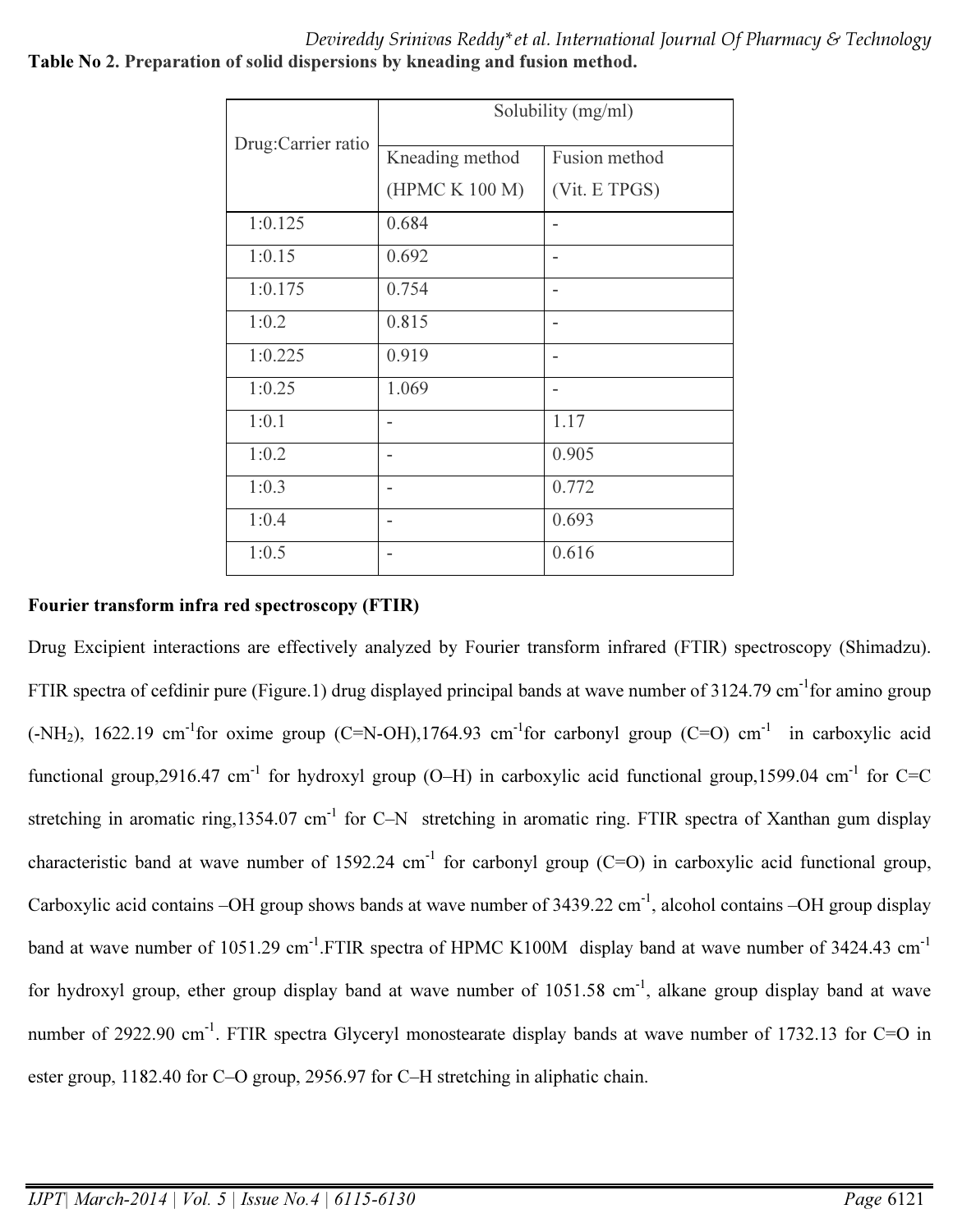

Figure 1: FT-IR spectrum of Cefdinir.

FTIR spectra of optimized formulation (Figure.2) show bands for specific functional group in cefdinir and HPMC K100M. Spectrum illustrates bands at wave number 3120.57 cm<sup>-1</sup> (amino group), 1622.19 cm<sup>-1</sup> (oxime group), 1766.85 cm<sup>-1</sup> (carbonyl group), 1354.07 cm<sup>-1</sup> (C–N stretching) which are represents cefdinir. HPMC K100M contain functional groups shows bands at wave number  $3427.67 \text{ cm}^{-1}$  (hydroxyl group),  $1051.58 \text{ cm}^{-1}$ (ether group),  $2922.90 \text{ cm}^{-1}$ (alkane group). There is no significant interactions are observed as per this FT IR studies.



Figure 2: FT-IR spectrum of Optimized formulation.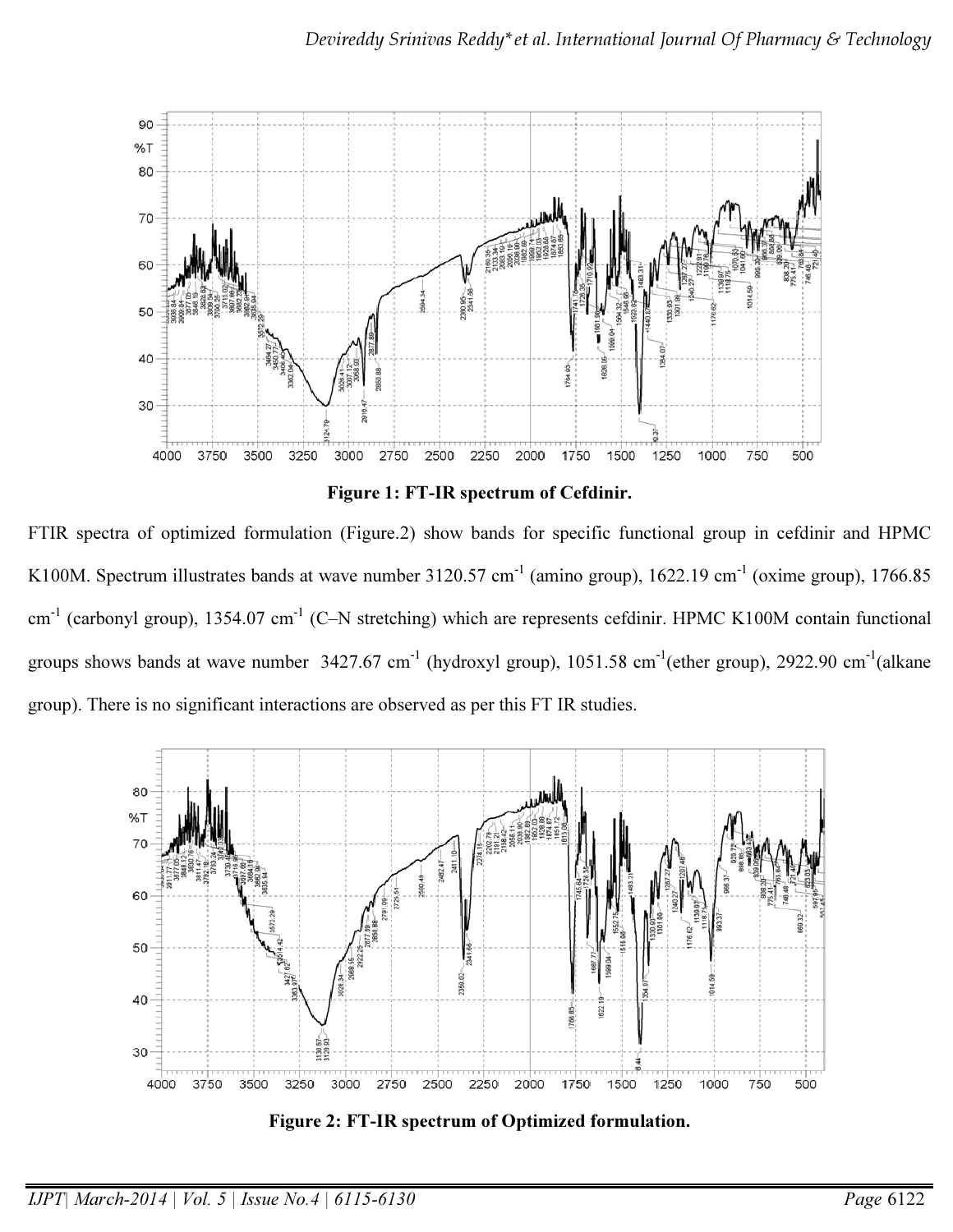# Devireddy Srinivas Reddy\*et al. International Journal Of Pharmacy & Technology Characterization of the solid dispersions

# Differential Scanning Calorimetry

Exothermic peak of pure drug was found at  $237.18^{\circ}$ C. The peak obtained for the physical mixture was at  $233.07^{\circ}$ C, for the solid dispersion with HPMC K 100M is at  $237.42^{\circ}$ C and for the solid dispersion with Vit.E TPGS was at 233.38<sup>0</sup>C. Hence there was no significant change in the position of peak of the drug in the solid dispersions and the relative intensity of peaks was decreased, this indicates there was no interaction between drug and carriers (Figure.

3).



# Figure 3: DSC thermograph of Cefdinir(a), physical mixture (b),solid dispersion of Cefdinir with HPMC K100 M(c) and solid dispersion of Cefdinir with Vit. E TPGS (d).

# X-ray diffraction chromatography

X-ray diffraction patterns of cefdinir (pure drug) and solid dispersions were shown in (Figure. 4). The number of intense peaks was less in case of solid dispersions compared to pure drug indicating the conversion of crystalline form of drug in to amorphous form. Formulations prepared with HPMC K 100M and Vit. E TPGS were compared the peaks were less intense with HPMC K 100M compared to that of Vit. E TPGS.



Figure 4: X-ray diffraction pattern of Cefdinir (a),solid dispersion of Cefdinir with HPMC K 100M (b), solid dispersion of Cefdinir with Vit. E TPGS (c).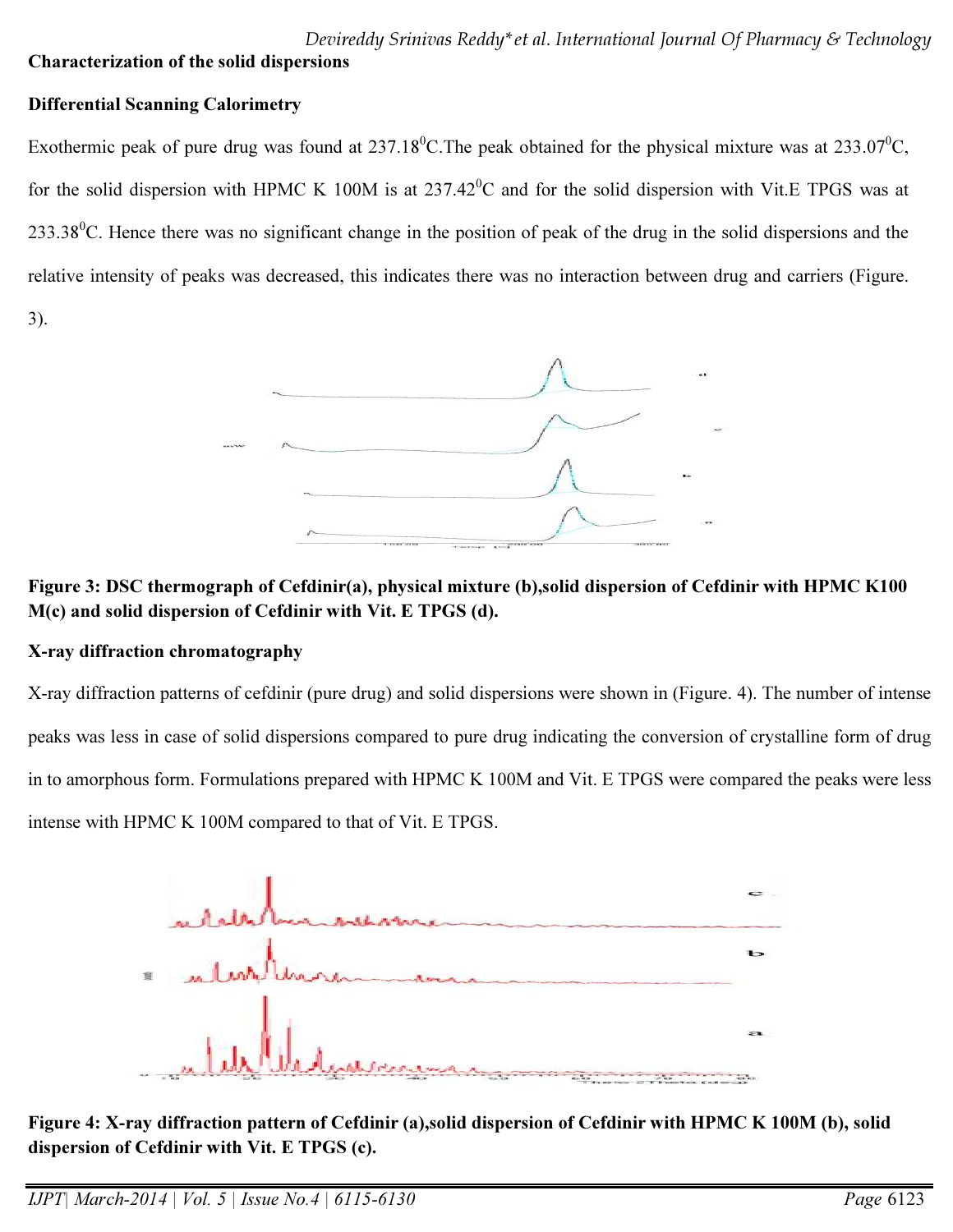#### Evaluation of tablets

The tablets of different formulations were evaluated for thickness, uniformity of weight, drug content, hardness, friability, and *in-vitro* dissolution studies. All the formulations showed uniform thickness. The thickness of the tablets ranged from 4.6±0.02mm to 5.3±0.06mm. In a weight variation test, the percentage deviation for tablets of more than 324 mg is  $\pm$ 5%. Average percentage deviation of all tablet formulations were found to be within the limit, and the weights of all tablets were ranged from 679±2.4 to 708±1.45.Good uniformity in drug content was found with different formulations of tablets and the percentage of drug content ranged from 93.4±0.47% to 102.5±0.73%. Percentage friability for all formulations was ranged from0.32% to 0.66%, hardness in the range of 6.1 $\pm$ 0.27 Kg/cm<sup>2</sup> to 6.9 $\pm$ 0.37  $Kg/cm<sup>2</sup>$ .

#### In-vitro dissolution studies

All formulations were evaluated for the cumulative drug release. The cumulative percentage drug release after 24hrs was found to be 91.57% and 65.43% for formulations  $F_1$  and  $F_{12}$  respectively. The release profile was gradually decreased by increasing the polymer ratio.

The release rate of drug from  $F_1$  to  $F_6$  formulations was decreased with increase in the polymer concentration due to increase in the gel strength of the polymer that retards drug release (Table 3). Increase in the viscosity of the polymer in the matrix formulation increase the gel viscosity, thus decrease the drug dissolution (Figure.5). When a hydrophilic polymer is exposed to aqueous medium it undergoes swelling as well as erosion during dissolution and it undergoes chain relaxation, we can see especially polymers like HPMC [9].

Table No 3. *in-vitro* Cumulative % Drug release of Cefdinir from formulations  $F_1$  to  $F_6$ .

| Time(hr)       | F <sub>1</sub>   | F <sub>2</sub>   | F <sub>3</sub>   | F <sub>4</sub>   | $F_5$            | F <sub>6</sub>   |
|----------------|------------------|------------------|------------------|------------------|------------------|------------------|
| $\theta$       | $0\pm 0$         | $0\pm 0$         | $0\pm 0$         | $0\pm 0$         | $0\pm 0$         | $0\pm 0$         |
|                | $4.19 \pm 1.37$  | $3.13 \pm 1.67$  | $2.88 \pm 1.95$  | $2.65 \pm 2.42$  | $2.19 \pm 1.76$  | $2.08 \pm 0.75$  |
| $\overline{2}$ | $10.76 \pm 1.75$ | $6.06 \pm 1.62$  | $5.40 \pm 1.34$  | $5.09 \pm 1.75$  | $4.83 \pm 1.58$  | $3.52 \pm 1.63$  |
| 3              | $24.19 \pm 1.52$ | $14.03 \pm 1.96$ | $12.64 \pm 2.43$ | $11.46 \pm 1.45$ | $10.72 \pm 2.64$ | $9.35 \pm 2.12$  |
| $\overline{4}$ | $32.87 \pm 2.26$ | $27.54 \pm 2.83$ | $21.73 \pm 1.92$ | $19.67 \pm 1.79$ | $19.63 \pm 2.72$ | $12.53 \pm 1.78$ |
| 5              | $39.76 \pm 2.16$ | $34.82 \pm 2.34$ | $28.63 \pm 1.65$ | $25.64 \pm 1.73$ | $23.67 \pm 1.67$ | $18.63 \pm 0.63$ |
| 6              | $46.98 \pm 1.93$ | $38.65 \pm 1.28$ | $32.43 \pm 1.92$ | $34.73 \pm 1.68$ | $28.74 \pm 1.94$ | $22.63 \pm 0.82$ |
| $\overline{7}$ | $56.54 \pm 1.54$ | $42.98 \pm 1.74$ | $39.69 \pm 2.72$ | $38.43 \pm 1.81$ | $34.87 \pm 1.92$ | $32.84 \pm 2.71$ |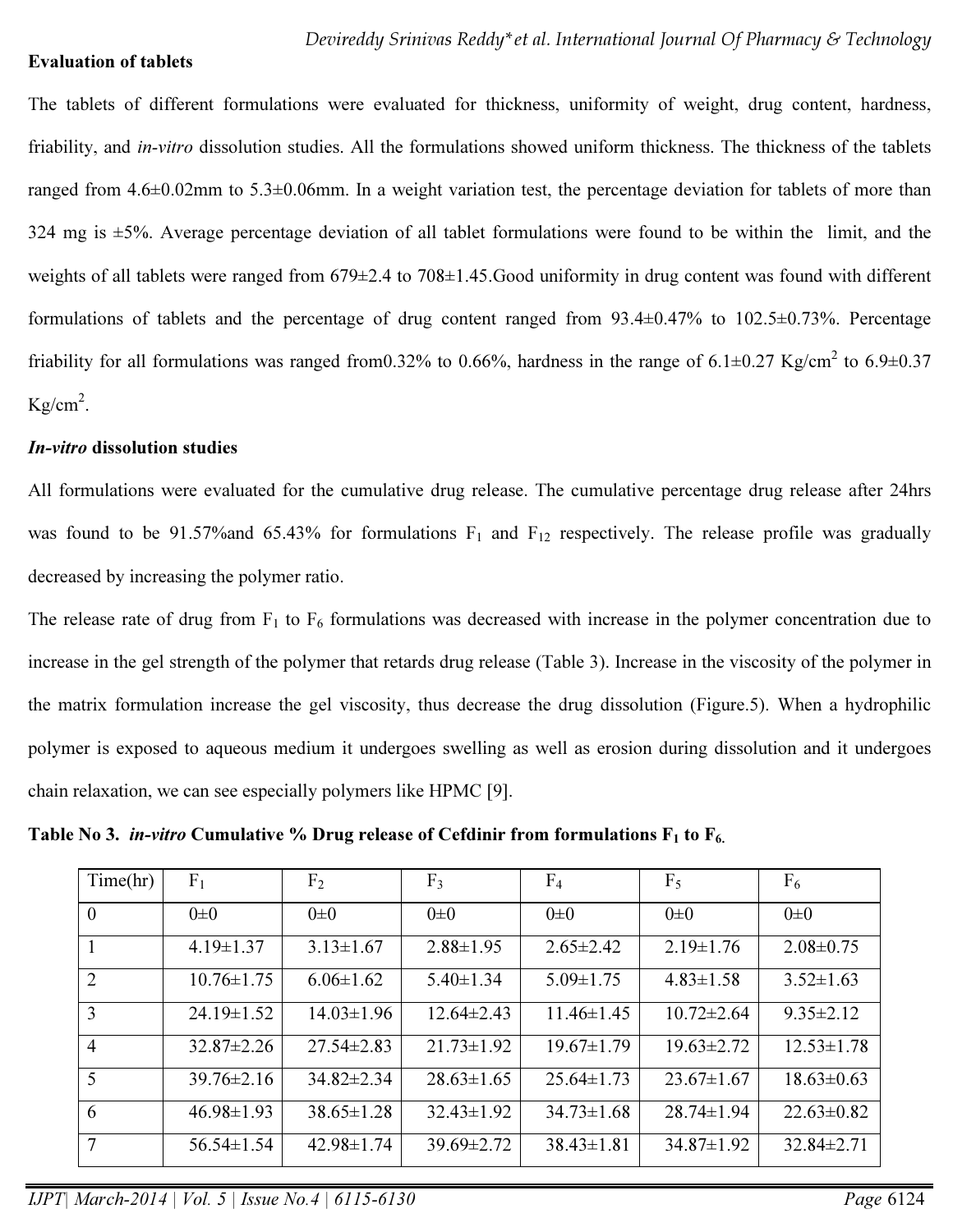|    |                  |                  |                  |                                     |                  | Devireddy Srinivas Reddy*et al. International Journal Of Pharmacy & Technology |  |
|----|------------------|------------------|------------------|-------------------------------------|------------------|--------------------------------------------------------------------------------|--|
|    | $65.93 \pm 2.65$ | $54.63 \pm 1.84$ |                  | $56.82 \pm 2.53$   $52.92 \pm 2.19$ | $49.63 \pm 2.23$ | $42.14 \pm 1.45$                                                               |  |
| 18 | $79.43 \pm 1.98$ | $67.89 \pm 1.76$ | $62.48 \pm 1.61$ | $59.75 \pm 1.85$                    | $52.68 \pm 2.65$ | $49.53 \pm 1.68$                                                               |  |



Figure 5: Comparative Cumulative % Drug release for formulations  $F_1$  to  $F_6$ 

The release rate of drug from  $F_7$  to  $F_{12}$  (for Xanthan gum) formulations was decreased with increasing polymer concentrations (Table 4). The increase in polymer concentration in tablets produce dense matrix around the particles, provide more barriers for them to have the access with dissolution medium (Figure. 6). The decrease in release rate of drug from tablets is due to higher water uptake but lower erosion of tablet [10].

| Time(hr)       | F <sub>7</sub>   | $F_8$            | F <sub>9</sub>   | $F_{10}$         | $F_{11}$         | $F_{12}$         |
|----------------|------------------|------------------|------------------|------------------|------------------|------------------|
| $\Omega$       | $0\pm 0$         | $0\pm 0$         | $0\pm 0$         | $0\pm 0$         | $0\pm 0$         | $0\pm 0$         |
|                | $3.53 \pm 1.54$  | $2.47 \pm 1.21$  | $2.34 \pm 1.71$  | $2.56 \pm 1.18$  | $1.89 \pm 1.45$  | $1.58 \pm 1.84$  |
| 2              | $5.4 \pm 1.62$   | $4.34 \pm 1.68$  | $4.13 \pm 1.57$  | $3.83 \pm 1.94$  | $2.69 \pm 1.61$  | $2.55 \pm 1.4$   |
| 3              | 17.99±1.84       | $14.53 \pm 1.41$ | $10.87 \pm 1.83$ | $9.85 \pm 1.15$  | $8.54 \pm 1.94$  | $6.94 \pm 1.73$  |
| $\overline{4}$ | $24.53 \pm 1.93$ | $21.87 \pm 1.83$ | $12.34 \pm 1.75$ | $13.76 \pm 1.72$ | $12.67 \pm 1.78$ | $10.84 \pm 1.92$ |
| 5              | $30.28 \pm 1.45$ | $25.24 \pm 1.49$ | $19.25 \pm 1.95$ | $18.59 \pm 1.28$ | $15.56\pm1.53$   | $19.54 \pm 2.41$ |
| 6              | $35.54 \pm 1.52$ | $28.44 \pm 1.58$ | $28.57 \pm 2.64$ | $21.87 \pm 1.62$ | $20.54 \pm 2.17$ | $21.75 \pm 2.16$ |
| $\overline{7}$ | $40.53 \pm 2.41$ | $30.64 \pm 1.71$ | $30.43 \pm 1.84$ | $32.64 \pm 2.52$ | $22.86 \pm 1.46$ | $25.47 \pm 1.61$ |
| 12             | $47.94 \pm 1.83$ | $41.65 \pm 1.69$ | $45.65 \pm 1.43$ | $40.48 \pm 1.85$ | $31.72 \pm 1.59$ | $34.75 \pm 1.94$ |
| 18             | $57.75 \pm 1.91$ | $50.76 \pm 2.45$ | $48.46 \pm 1.32$ | $44.43 \pm 1.64$ | $39.64 \pm 1.82$ | $37.98 \pm 1.55$ |
| 24             | $65.43 \pm 1.75$ | 59.46±1.94       | $51.86 \pm 1.89$ | $49.13 \pm 1.15$ | $45.82 \pm 1.48$ | $41.54 \pm 1.67$ |

Table No 4. in-vitro Cumulative % Drug release of Cefdinir from formulations  $F_7$  to  $F_{12}$ .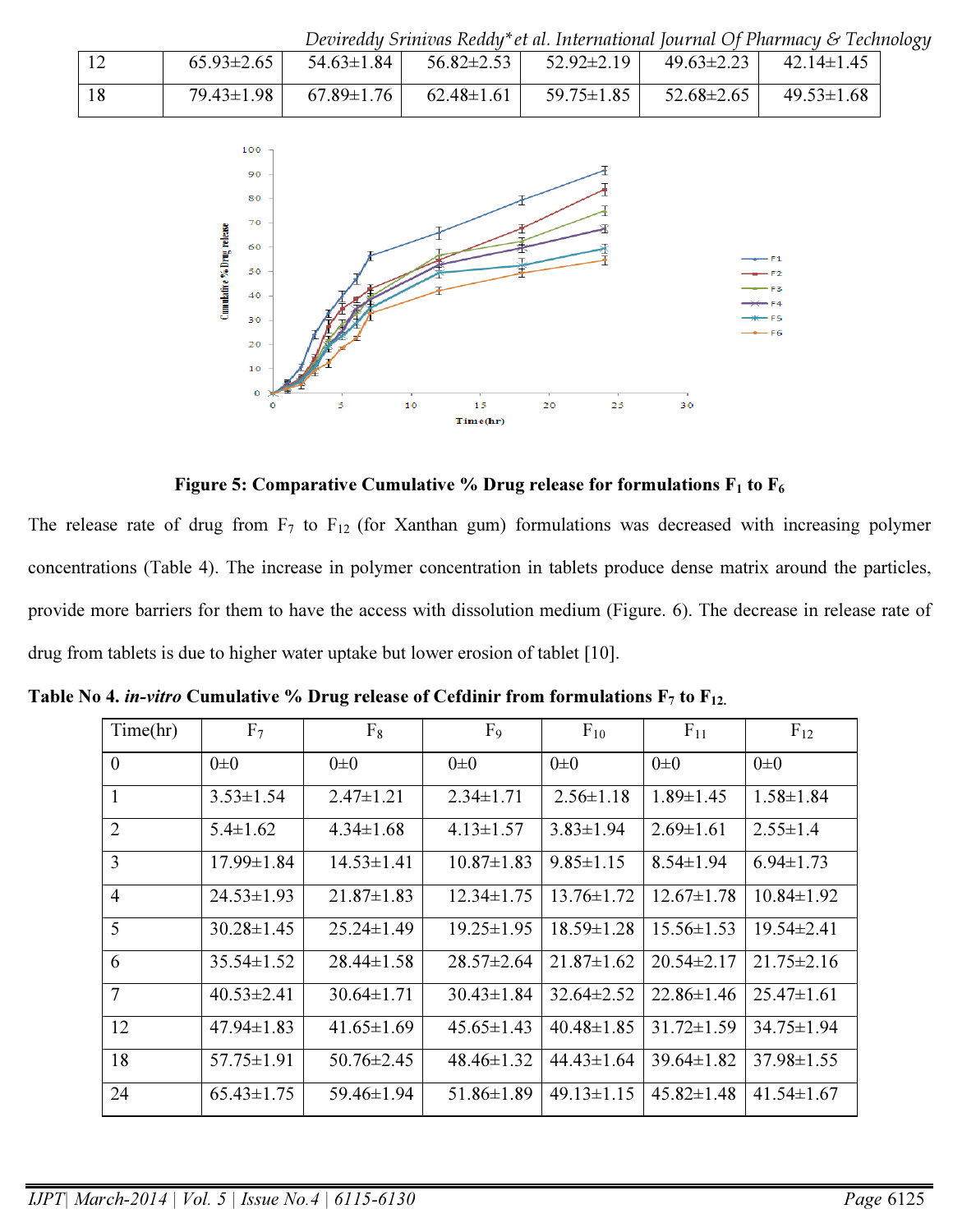

Figure 6: Comparative Cumulative % Drug release for formulations  $F_7$  to  $F_{12}$ .

Poor drug release was observed with formulation containing xanthan gum compared to HPMC K 100M. As xanthan gum forms more viscous gels and has the higher capacity to retard drug release through its gel layer, drug release was retarded to a larger extent compared to that of HPMC K 100M (Table 5). This was confirmed by the swelling studies. The bioavailability was expected to be increased by comparing the in-vitro drug release profiles of formulation F1 (containing solid dispersion) with formulation  $F_{13}$  (which contains only pure drug) (Table 6 & Figure. 7).

| Time(hr)       | F <sub>1</sub>   | F <sub>7</sub>   |
|----------------|------------------|------------------|
| 0              | $0\pm 0$         | $0\pm 0$         |
| 1              | $4.19 \pm 1.37$  | $3.53 \pm 1.54$  |
| $\overline{2}$ | $10.76 \pm 1.75$ | $5.4 \pm 1.62$   |
| 3              | $24.19 \pm 1.52$ | $17.99 \pm 1.84$ |
| 4              | 32.87±2.26       | $24.53 \pm 1.93$ |
| 5              | $39.76 \pm 2.16$ | $30.28 \pm 1.45$ |
| 6              | $46.98 \pm 1.93$ | $35.54 \pm 1.52$ |
| 7              | 56.54±1.54       | $40.53 \pm 2.41$ |
| 12             | $65.93 \pm 2.65$ | $47.94 \pm 1.83$ |
| 18             | 79.43±1.98       | 57.75±1.91       |
| 24             | 91.57±1.76       | $65.43 \pm 1.75$ |

Table No 5. *in-vitro* Cumulative % Drug release of Cefdinir from formulations  $F_1 \& F_7$ .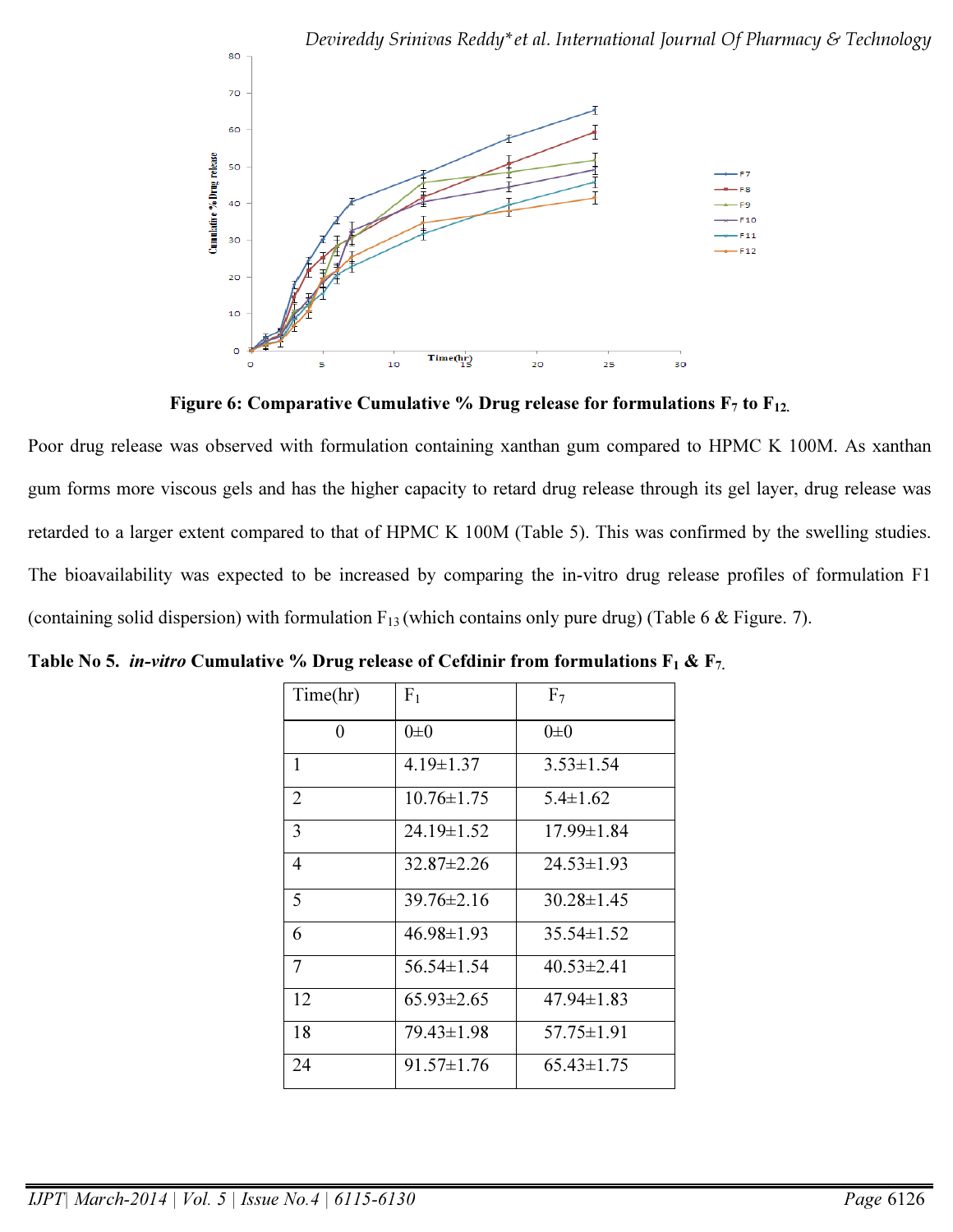

Figure 7: Comparative Cumulative % Drug release for formulations  $F_1$  and Pure drug.

|  |  |  |  |  |  |  | Table No 6. Comparative drug release profiles of tablets with and without solid dispersion. |  |
|--|--|--|--|--|--|--|---------------------------------------------------------------------------------------------|--|
|--|--|--|--|--|--|--|---------------------------------------------------------------------------------------------|--|

| Time(hr)       | F <sub>1</sub>   | $F_{13}$ (Pure drug) |
|----------------|------------------|----------------------|
| $\Omega$       | $0\pm 0$         | $0\pm 0$             |
| $\mathbf{1}$   | $3.57 \pm 1.37$  | $1.5 \pm 0.5$        |
| $\overline{2}$ | $6.67 \pm 1.75$  | $4.5 \pm 0.7$        |
| 3              | $16.44 \pm 1.52$ | $12.8 \pm 1.2$       |
| $\overline{4}$ | $28.65 \pm 2.26$ | $19.5 \pm 1.5$       |
| 5              | $32.67 \pm 2.16$ | $24.1 \pm 2.3$       |
| 6              | $39.76 \pm 1.93$ | $25.8 \pm 1.9$       |
| $\overline{7}$ | $47.83 \pm 1.54$ | $26.9 \pm 2.2$       |
| 12             | $65.93 \pm 2.65$ | $31.1 \pm 1.8$       |
| 18             | 74.76±1.98       | $35.5 \pm 1.4$       |
| 24             | $91.57 \pm 1.76$ | $38.5 \pm 1.7$       |

# Swelling studies

Swelling behaviour in hydrophilic matrices indicates the rate at which the tablet absorbs water from dissolution medium. As the time proceeds the swelling of matrix tablet was increased because the tablet imbibes water and forms a viscous gel barrier after contact with water (Table 7). The increase in polymer concentration increases the swelling index and the drug release was decreased, which is due to the formation of thick viscous gel layer around the matrix tablet. The swelling was decreased in case of HPMC k 100M due to the dissolution of the outermost gel layer of tablet (Figure. 8)

[11].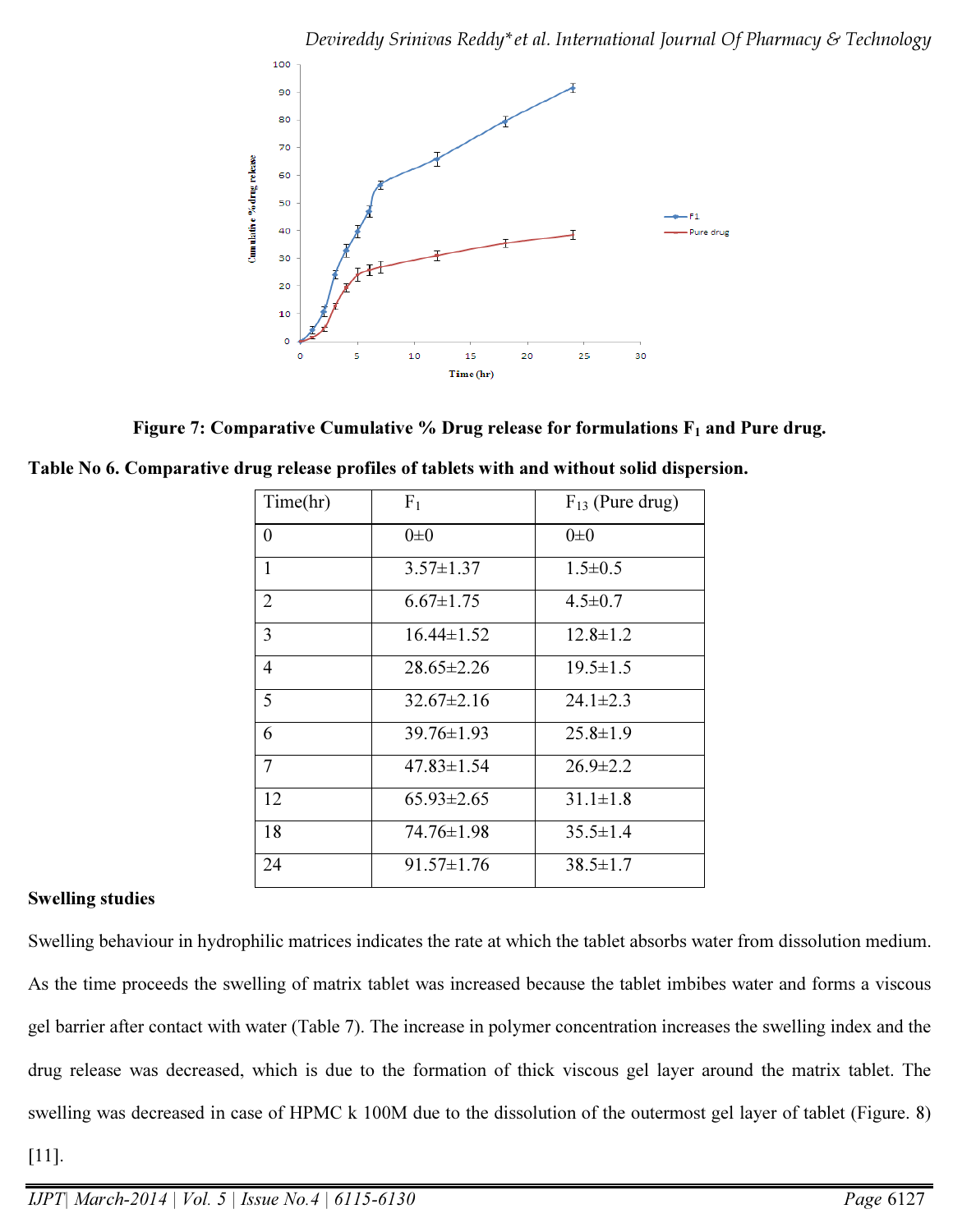Devireddy Srinivas Reddy\*et al. International Journal Of Pharmacy & Technology Table No 7. Swelling index for formulation  $F_1$  and  $F_7$ .

| Time(hr)         | S.I for HPMC K 100M | S.I for Xanthan gum |
|------------------|---------------------|---------------------|
| $\boldsymbol{0}$ | $0\pm 0$            | $0\pm 0$            |
| $\mathbf{1}$     | $4.8 \pm 1.1$       | $8.76 \pm 1.21$     |
| $\overline{2}$   | $6.4 \pm 1.23$      | $10.77 \pm 1.15$    |
| $\overline{3}$   | $7.3 \pm 1.16$      | $11.63 \pm 1.24$    |
| $\overline{4}$   | $7.7 \pm 1.08$      | $13.79 \pm 1.31$    |
| 5                | $8.3 \pm 1.05$      | $15.55 \pm 1.08$    |
| 6                | $8.7 \pm 1.24$      | $16.08 \pm 1.33$    |
| $\overline{7}$   | $9.4 \pm 1.02$      | $17.09 \pm 1.27$    |
| 8                | $11.0 \pm 1.09$     | $20.7 \pm 1.12$     |
| 9                | $13.3 \pm 1.21$     | $23.7 \pm 1.29$     |
| 10               | $14.6 \pm 1.14$     | $24.8 \pm 1.22$     |
| 11               | $15.4 \pm 1.13$     | $25.05 \pm 1.24$    |
| 12               | $16.8 \pm 1.05$     | $27.6 \pm 1.22$     |

Note:  $S.I = Swelling Index$ 



Figure 8: Swelling index profile for formulations  $F_1$  and  $F_7$ .

# Drug release kinetics

*In-vitro* drug release data of various formulations were fitted into the different kinetic models like zero order, first order, higuchi, koreymer-peppas and hixson-crowell. The regression coefficients for different drug release kinetic models were shown in table no.8. Models with the highest regression coefficient values were taken to be the most appropriate model to explain the dissolution data (Table 8).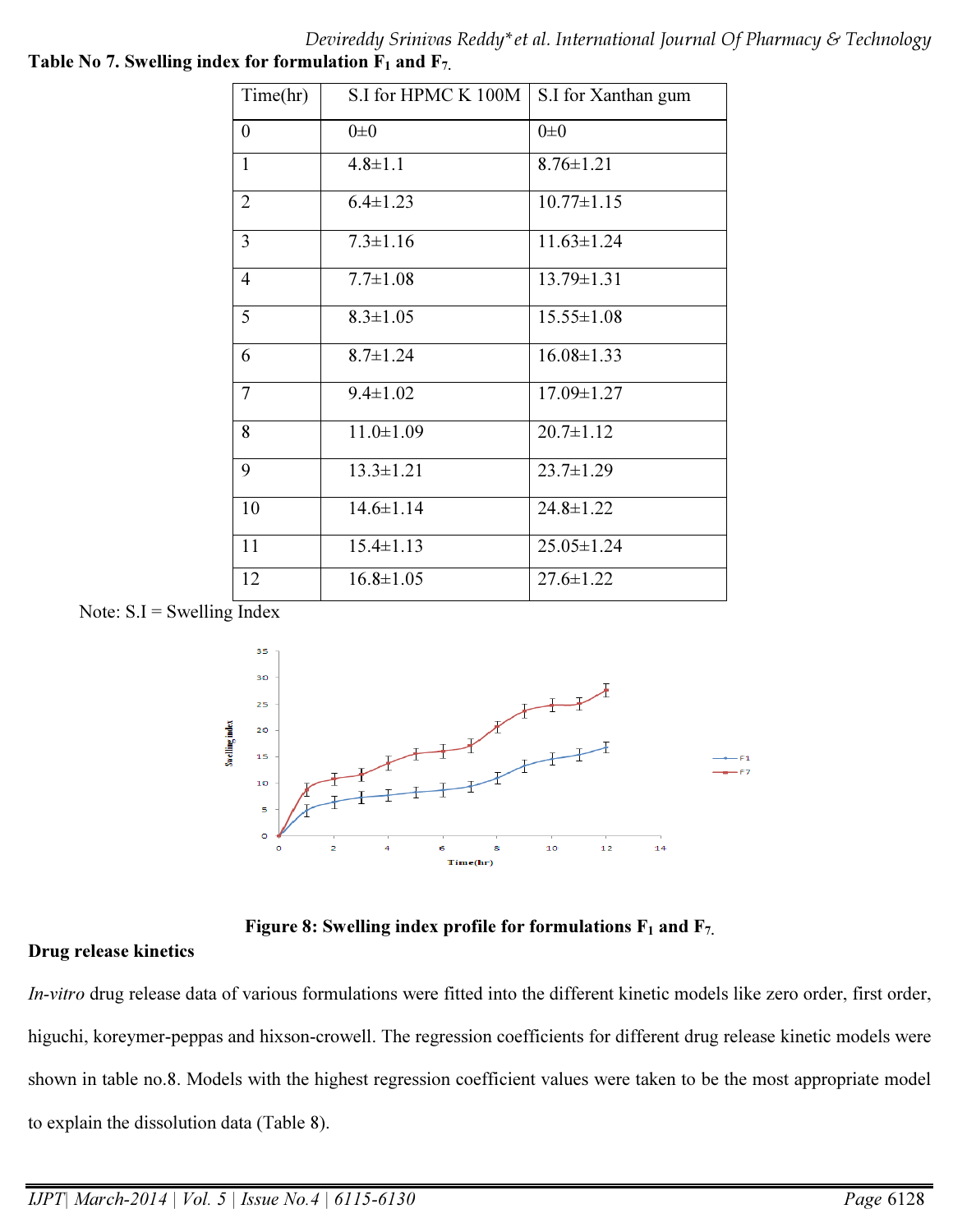The data of the various models revealed that formulation  $F_1$ ,  $F_3$ ,  $F_4$ ,  $F_5$ ,  $F_6$ ,  $F_7$ ,  $F_9$ ,  $F_{10}$  and  $F_{12}$  follows Peppas model with n value is above 1 and thus release can be concluded as case II transport and formulation  $F_2$ ,  $F_8$ ,  $F_{11}$  follows first order release model with n value is above 1 and thus release can be concluded as Case II Transport.

| Batch          | Zero order |             | Higuchi |             | Peppas model |       |             | First order |             | Hixson- |             |
|----------------|------------|-------------|---------|-------------|--------------|-------|-------------|-------------|-------------|---------|-------------|
|                |            |             |         |             |              |       |             |             |             | Crowell |             |
|                | $r^2$      | $\mathbf k$ | $r^2$   | $\mathbf k$ | $r^2$        | $k-A$ | $\mathbf n$ | $r^2$       | $\mathbf k$ | $r^2$   | $\mathbf k$ |
| F1             | 0.8771     | 3.861       | 0.9584  | 20.98       | 0.9853       | 13.52 | 1.131       | 0.9839      | 0.0974      | 0.9734  | 0.106       |
| F2             | 0.9130     | 3.454       | 0.9542  | 18.29       | 0.9723       | 13.55 | 1.132       | 0.9793      | 0.072       | 0.9737  | 0.0853      |
| F3             | 0.9119     | 3.219       | 0.9500  | 17.51       | 0.9811       | 14.32 | 1.156       | 0.9787      | 0.0584      | 0.9631  | 0.0732      |
| F4             | 0.8886     | 2.96        | 0.9477  | 16.24       | 0.9851       | 14.89 | 1.173       | 0.9593      | 0.0495      | 0.9392  | 0.064       |
| F <sub>5</sub> | 0.8759     | 2.609       | 0.9387  | 14.4        | 0.9874       | 15.13 | 1.180       | 0.9340      | 0.04        | 0.9168  | 0.0534      |
| F <sub>6</sub> | 0.9034     | 2.458       | 0.9335  | 13.32       | 0.9759       | 15.84 | 1.20        | 0.9476      | 0.0359      | 0.9344  | 0.0487      |
| F7             | 0.8593     | 2.702       | 0.9486  | 15.13       | 0.9499       | 10.96 | 1.04        | 0.9457      | 0.0444      | 0.9026  | 0.0578      |
| F8             | 0.9035     | 2.464       | 0.9616  | 13.55       | 0.9410       | 12.30 | 1.09        | 0.9662      | 0.0375      | 0.9488  | 0.0502      |
| F <sub>9</sub> | 0.8617     | 2.348       | 0.9217  | 12.95       | 0.9743       | 14.12 | 1.15        | 0.9046      | 0.0338      | 0.8914  | 0.0461      |
| F10            | 0.8690     | 2.172       | 0.9277  | 11.96       | 0.9667       | 12.58 | 1.10        | 0.9113      | 0.0301      | 0.8981  | 0.0418      |
| F11            | 0.9338     | 1.978       | 0.9566  | 10.67       | 0.9535       | 14.12 | 1.15        | 0.9689      | 0.0264      | 0.9586  | 0.0371      |
| F12            | 0.8528     | 1.854       | 0.9210  | 10.27       | 0.9653       | 16.98 | 1.23        | 0.8929      | 0.0241      | 0.8801  | 0.0342      |
| F13            | 0.8930     | 2.422       | 0.9523  | 13.33       | 0.9688       | 10.96 | 1.04        | 0.9399      | 0.0361      | 0.9262  | 0.0487      |

Table No 8. Release kinetic values for various formulations.

# **Conclusion**

The present study confirmed the successful preparation of Sustained release matrix tablets of Cefdinir using hydrophilic and hydrophobic polymers. Significant improvement in solubility was observed with prepared solid dispersions. All the formulations showed slow drug release depending upon the type and concentration of the polymer and increased concentration of polymer lead to decrease in drug release. Among all the formulations,  $F_1$  formulation showed better drug release and the release was extended up to 24hrs with effective retardation of drug release. Drug release from this formulation followed Peppas model kinetics with case II transport release mechanism involving both diffusion and chain relaxation.